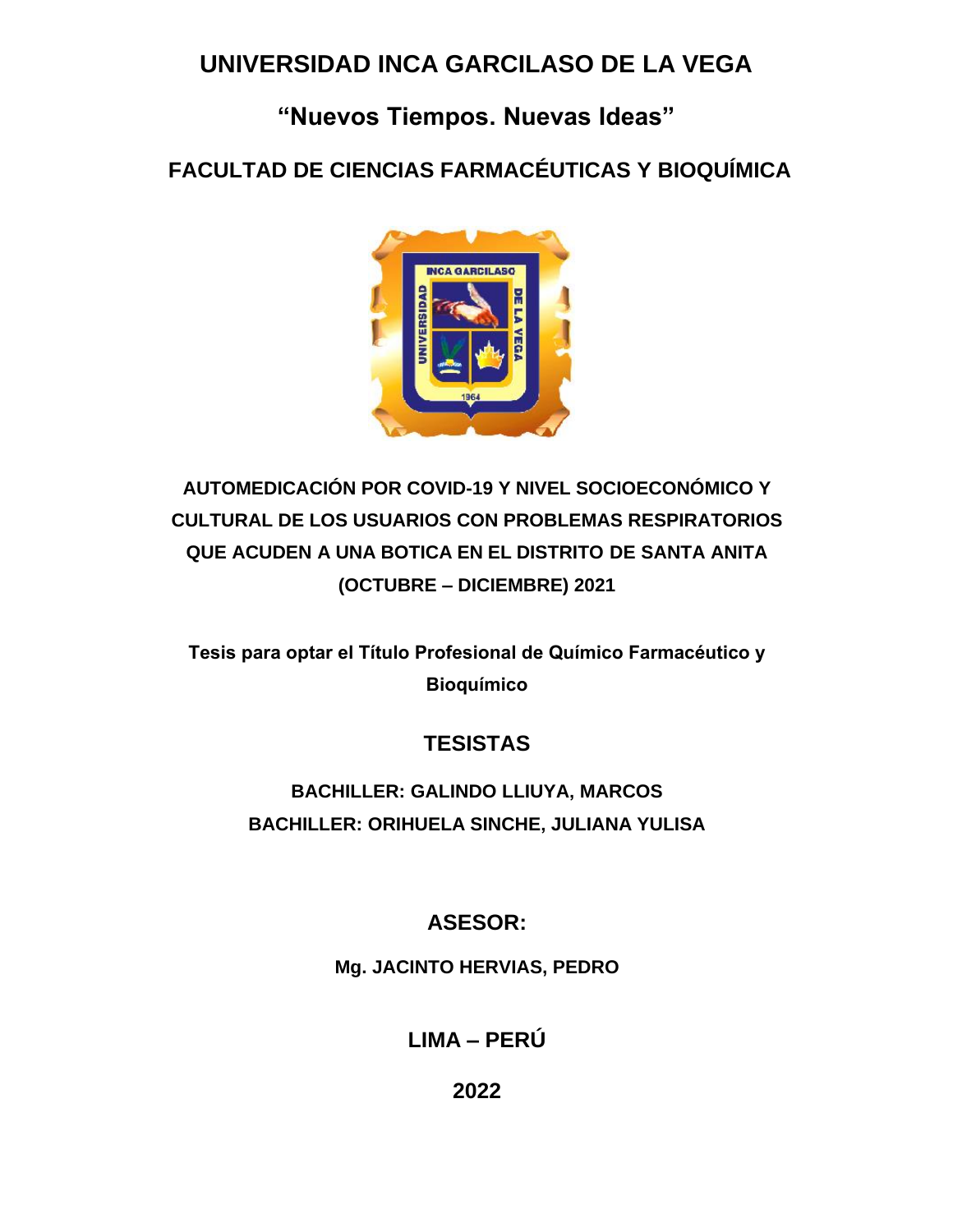#### **RESUMEN**

La automedicación se ha tornado un problema de salud pública debido al incremento de esta actividad por los usuarios y la poca información que se brinda, donde las consecuencias pueden ser muy graves a su salud inclusive agravarse si existe una enfermedad pre existente. El objetivo del presente estudio fue Determinar la automedicación por COVID-19 y nivel socioeconomico y cultural de los usuarios con problemas respiratorios que acuden a una botica del distrito de Santa Anita (octubre – diciembre) 2021. Fue utilizado para el análisis metodológico un diseño del tipo descriptivo y abordaje de investigación observación, prospectivo y transversal. Se evaluaron muestras de 196 individuos con problemas respiratorios que practican la automedicación para el COVID-19, el resultado de los análisis mostraron que el nivel de conocimiento de automedicación fue intermedia correspondiendo al 21.42% del total de los encuestados, se concluye que los participantes con problemas respiratorios adquieren medicamentos sin prescripción médica por voluntad propia influenciados por factores socioeconómicos y culturales, cabe mencionar que los usuarios tienen conocimiento de los efectos nocivos 67.18% y que estas prácticas pueden alterar su salud debido a la ingesta inadecuada de los medicamentos sin supervisión médica.

Palabras clave: Problemas respiratorios, automedicación, medicamentos, prescripción.

**9**